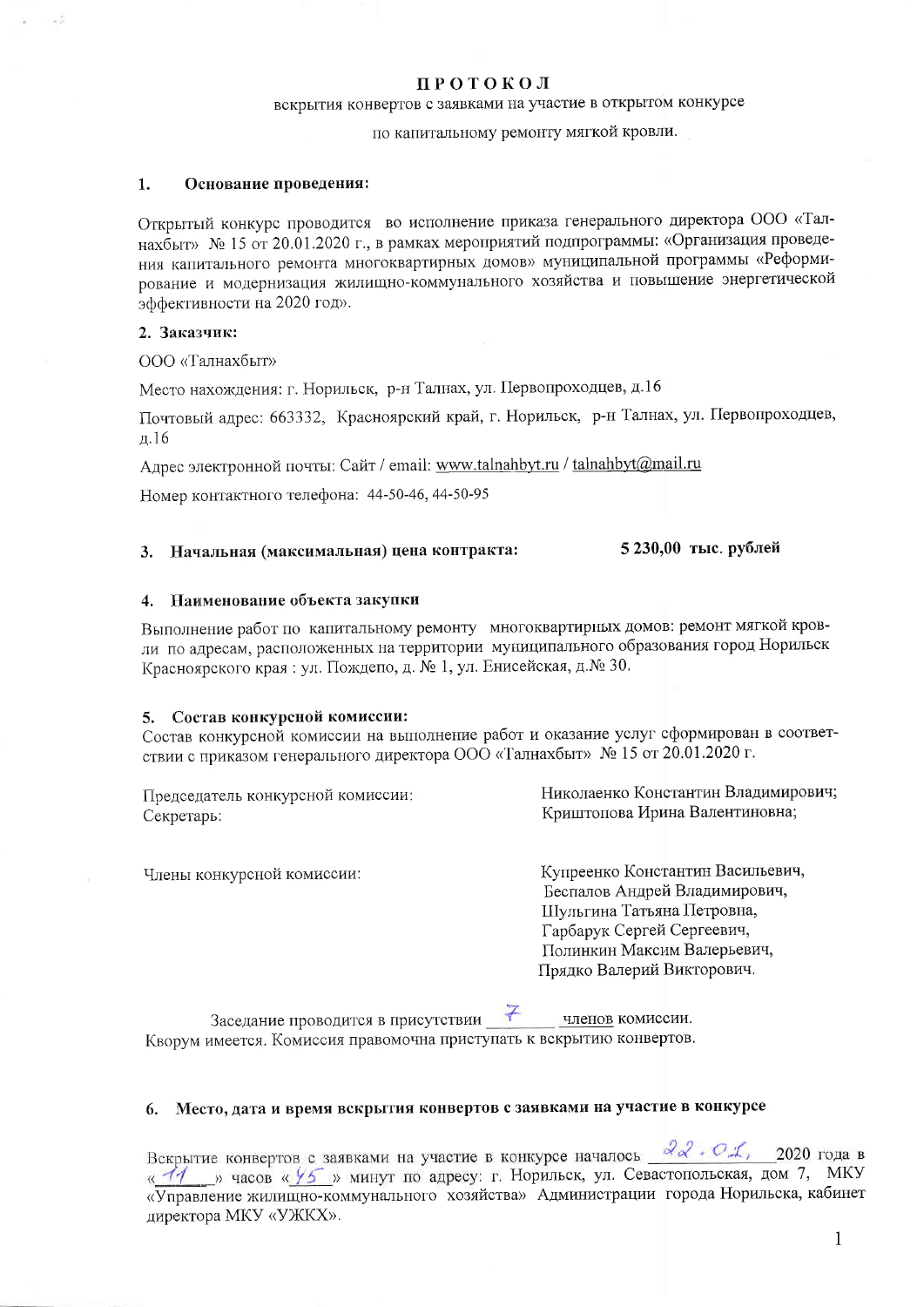В процессе проведения процедуры вскрытия конвертов с заявками на участие в открытом конкурсе уполномоченным органом велась аудиозапись.

На процедуре вскрытия конвертов с заявками на участие в открытом конкурсе ЛОТ 5/2020 участники и представители участников конкурca: He you current bobcome

#### Сведения обо всех участниках конкурса, подавших заявку:  $7.$

| Регистрационный  <br>№ заявки, дата | Наименование и организационно-<br>правовая форма участника  | Почтовый адрес участника                                                         |
|-------------------------------------|-------------------------------------------------------------|----------------------------------------------------------------------------------|
| $\pi N_2$ 5                         | Общество с ограниченной ответ-<br>ственностью «Палитра - М» | 1655603, Республика Хакасия, г.<br>Саяногорск, Советский мкр., д.40,<br>пом. 93Н |

8. В соответствии с п.2.12. Порядка привлечения ООО «Талнахбыт» подрядных организаций для оказания услуг и (или) выполнения работ по капитальному ремонту общего имущества в многоквартирных домах от 12.05.2017г., так как по окончании срока подачи заявок на участие в открытом конкурсе подана только одна заявка на участие в открытом конкурсе, открытый конкурс признан несостоявшимся.

9. Сведения о наличии в составе заявки информации и документов, предусмотренных конкурсной документацией, указанных в п. 2.28. Порядка привлечения ООО «Талнахбыт» подрядных организаций для оказания услуг и (или) выполнения работ по капитальному ремонту общего имущества в многоквартирных домах от 12.05.2017г., а также сведения об условиях исполнения договора, указанные в заявке на участие в открытом конкурсе и являющиеся критериями оценки, представлены в приложениях 1,2 к протоколу.

## 10. Окончание заседания комиссии:

| Заседание конкурсной комиссии окончено | 2020 года в « 11 » часов « $\frac{3}{x}$ |
|----------------------------------------|------------------------------------------|
| <b>MHHVT</b>                           |                                          |

Протокол вскрытия конвертов с заявками на участие в открытом конкурсе подписан всеми членами конкурсной комиссии, присутствующими на заседании:

| Председатель комиссии | Константин Владимирович Николаенко |  |
|-----------------------|------------------------------------|--|
| Секретарь             | Ирина Валентиновна Криштопова      |  |
| Член комиссии         | Константин Васильевич Купреенко    |  |
| Член комиссии         | Андрей Владимирович Беспалов       |  |
| Член комиссии         | Татьяна Петровна Шульгина          |  |
| Член комиссии         | Сергей Сергеевич Гарбарук          |  |
| Член комиссии         | Максим Валерьевич Полинкин         |  |
| Член комиссии         | Валерий Викторович Прядко          |  |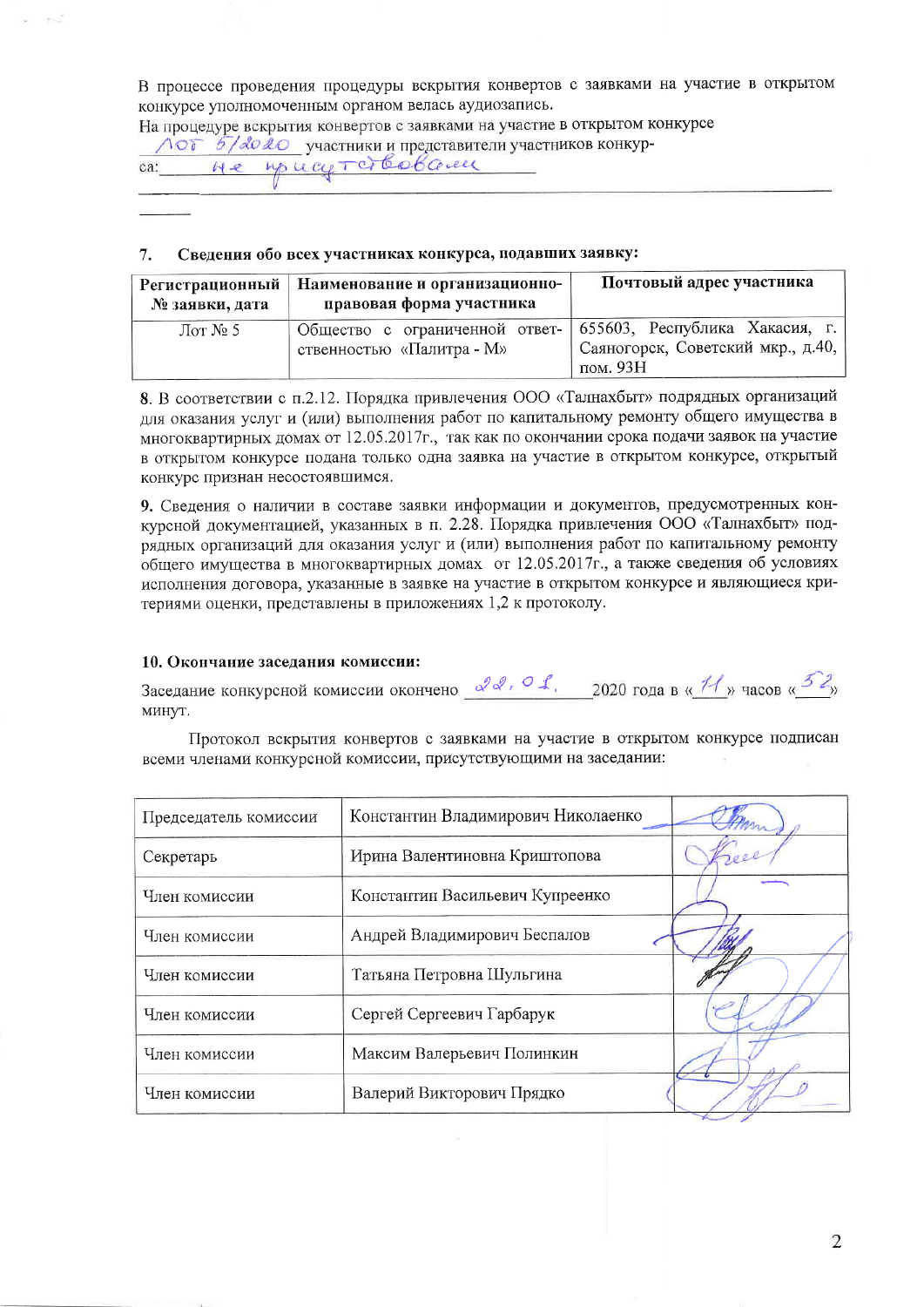Приложение 1<br>к протоколу вскрытия конвертов с заявками

 $\overline{\phantom{a}}$ 

|                                                                                                                                                                                                                                                                                                                                                                                                                                                                                                                                                                                                                                                                                                                                                                                                                                                                                                                                                                                                                          | N HPOTOROTY BORPBITHI ROHBOPTOD C SUMBRIES |
|--------------------------------------------------------------------------------------------------------------------------------------------------------------------------------------------------------------------------------------------------------------------------------------------------------------------------------------------------------------------------------------------------------------------------------------------------------------------------------------------------------------------------------------------------------------------------------------------------------------------------------------------------------------------------------------------------------------------------------------------------------------------------------------------------------------------------------------------------------------------------------------------------------------------------------------------------------------------------------------------------------------------------|--------------------------------------------|
|                                                                                                                                                                                                                                                                                                                                                                                                                                                                                                                                                                                                                                                                                                                                                                                                                                                                                                                                                                                                                          | Общество с ограниченной                    |
|                                                                                                                                                                                                                                                                                                                                                                                                                                                                                                                                                                                                                                                                                                                                                                                                                                                                                                                                                                                                                          | ответственностью                           |
|                                                                                                                                                                                                                                                                                                                                                                                                                                                                                                                                                                                                                                                                                                                                                                                                                                                                                                                                                                                                                          | «Палитра - М»                              |
|                                                                                                                                                                                                                                                                                                                                                                                                                                                                                                                                                                                                                                                                                                                                                                                                                                                                                                                                                                                                                          | все листы тома прошиты и                   |
| Наименование участника конкурса                                                                                                                                                                                                                                                                                                                                                                                                                                                                                                                                                                                                                                                                                                                                                                                                                                                                                                                                                                                          | пронумерованы, скреплены                   |
| опись входящих в состав заявки документов                                                                                                                                                                                                                                                                                                                                                                                                                                                                                                                                                                                                                                                                                                                                                                                                                                                                                                                                                                                | печатью участника и                        |
|                                                                                                                                                                                                                                                                                                                                                                                                                                                                                                                                                                                                                                                                                                                                                                                                                                                                                                                                                                                                                          | подписаны участником                       |
|                                                                                                                                                                                                                                                                                                                                                                                                                                                                                                                                                                                                                                                                                                                                                                                                                                                                                                                                                                                                                          | открытого конкурса, опись                  |
|                                                                                                                                                                                                                                                                                                                                                                                                                                                                                                                                                                                                                                                                                                                                                                                                                                                                                                                                                                                                                          | представлена                               |
| наименование, фирменное наименование (при наличии), место нахождения,<br>адрес (для юридического лица), идентификационный номер<br>почтовый<br>налогоплательщика (участника) (при наличии), информация об учредителях,<br>членах коллегиального исполнительного органа, лица, исполняющего функции<br>единоличного исполнительного органа участника конкурса, номер контактного<br>телефона                                                                                                                                                                                                                                                                                                                                                                                                                                                                                                                                                                                                                              | предоставлено                              |
| единого государственного реестра юридических лиц<br>выписка из<br>засвидетельствованная в нотариальном порядке копия такой выписки (для<br>единого<br>государственного<br>реестра<br>выписка из<br>лица),<br>юридического<br>индивидуальных предпринимателей или засвидетельствованная в нотариальном<br>порядке или копия такой выписки (для индивидуального предпринимателя),<br>которые получены не ранее чем за шесть месяцев до даты размещения на<br>официальном сайте регионального оператора извещения о проведении конкурса,<br>удостоверенных в установленном законодательством Российской Федерации<br>порядке переводом на русский язык документов о государственной регистрации<br>юридического лица или физического лица в качестве индивидуального<br>предпринимателя в соответствии с законодательством соответствующего<br>государства (для иностранного лица);                                                                                                                                         | ИЛИ<br>предоставлено                       |
| документ, подтверждающий полномочия лица на осуществление действий от<br>имени участника конкурса - юридического лица (копия решения о назначении<br>или об избрании либо копия приказа о назначении физического лица на<br>должность, в соответствии с которыми такое физическое лицо обладает правом<br>действовать от имени участника конкурса без доверенности (далее -<br>руководитель). В случае, если от имени участника конкурса действует иное лицо,<br>заявка на участие в конкурсе должна содержать также доверенность на<br>осуществление действий от имени участника конкурса, заверенную печатью<br>участника конкурса и подписанную руководителем (для юридического лица) или<br>уполномоченным руководителем лицом, либо засвидетельствованную<br>нотариальном порядке копию указанной доверенности. В случае, если указанная<br>доверенность подписана лицом, уполномоченным руководителем, заявка на<br>участие в конкурсе должна содержать также документ, подтверждающий<br>полномочия руководителя; | предоставлено                              |
| документы, подтверждающие соответствие участника конкурса требованиям к<br>участникам конкурса, установленным заказчиком в конкурсной документации в<br>соответствии с пунктом 1.6 раздела 1 Порядка, или копии таких документов,<br>заверенные печатью участника конкурса и подписью руководителя, либо<br>декларацию о соответствии участника конкурса требованиям к участникам<br>конкурса, установленным заказчиком в закупочной документации в соответствии<br>с пунктом 1.6 раздела 1 Порядка, составленную в свободной форме на<br>фирменном бланке участника конкурса, заверенную печатью участника и<br>подписанную руководителем (для юридического лица) или уполномоченным<br>руководителем лицом                                                                                                                                                                                                                                                                                                             | предоставлено                              |

 $\frac{1}{2}$ 

 $\mathbf{v}_{\rm{in}}$  .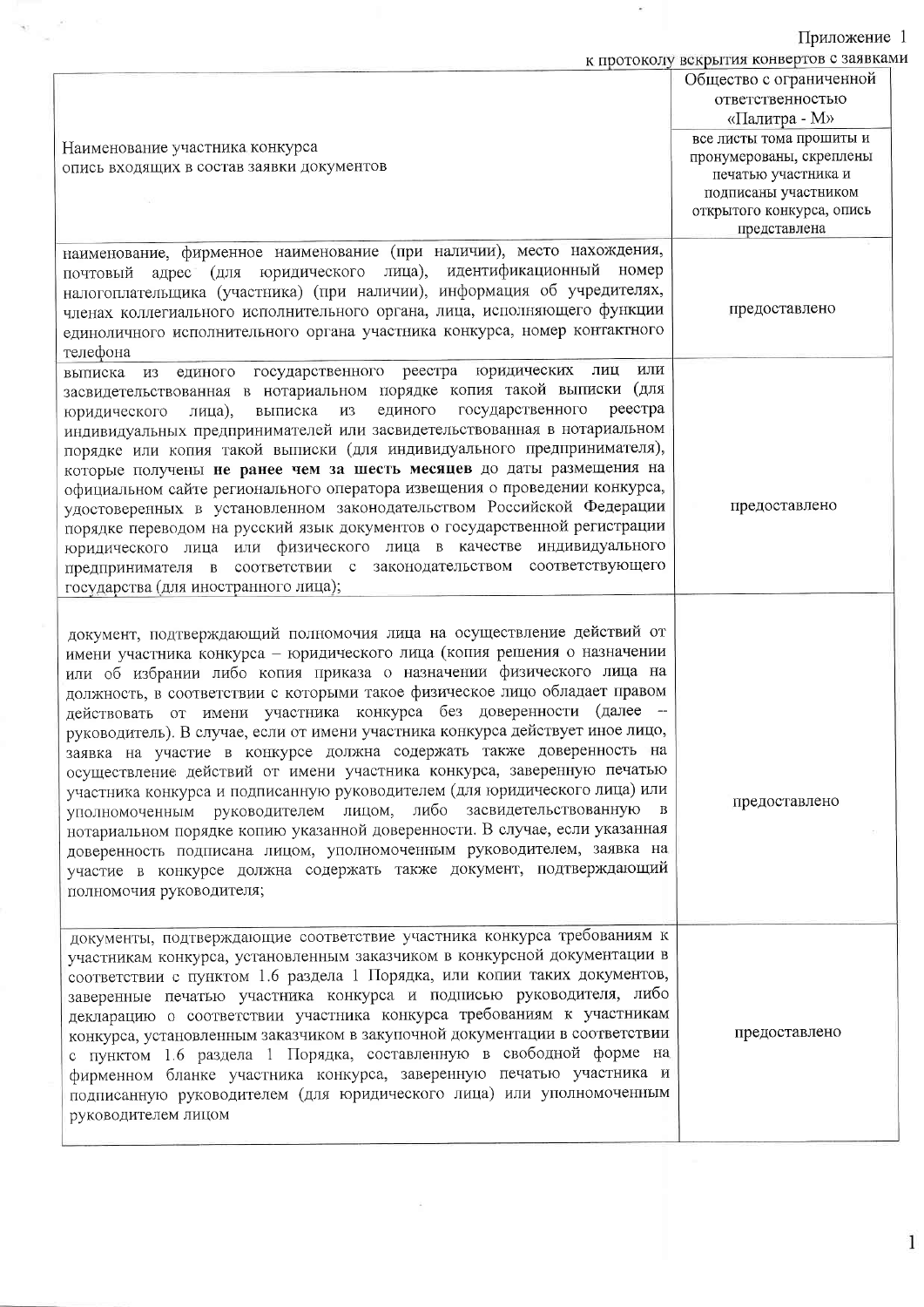| копия свидетельства о допуске к определенному виду или видам работ, которые<br>оказывают влияние на безопасность объектов капитального строительства,<br>выданное саморегулируемой организацией, заверенная печатью участника<br>конкурса и подписью руководителя (при проведении работ, указанных в перечне,<br>утвержденном приказом Министерства регионального развития Российской<br>Федерации от 30.12.2009 № 624 «Об утверждении Перечня видов работ по<br>подготовке проектной документации,<br>по<br>изысканиям, по<br>инженерным<br>строительству, реконструкции, капитальному ремонту объектов капитального<br>объектов<br>безопасность<br>влияние<br>на<br>оказывают<br>которые<br>строительства,<br>реестра<br>строительства»)<br>приложением<br>выписки<br>$\mathbf c$<br><b>ИЗ</b><br>капитального<br>саморегулируемой организации | предоставлено |
|--------------------------------------------------------------------------------------------------------------------------------------------------------------------------------------------------------------------------------------------------------------------------------------------------------------------------------------------------------------------------------------------------------------------------------------------------------------------------------------------------------------------------------------------------------------------------------------------------------------------------------------------------------------------------------------------------------------------------------------------------------------------------------------------------------------------------------------------------|---------------|
| копии учредительных документов участника конкурса (для юридического лица),<br>руководителя<br>подписью<br>конкурса<br>$\, {\bf N}$<br>печатью<br>участника<br>заверенные<br>юридического лица или подписью индивидуального предпринимателя;                                                                                                                                                                                                                                                                                                                                                                                                                                                                                                                                                                                                      | предоставлено |
| документы, подтверждающие опыт работы (количество успешно завершенных<br>объектов-аналогов (объект капитального ремонта (строительства), на котором<br>участником конкурса были выполнены работы, аналогичные тем, которые<br>являются предметом конкурса, отдельно по каждому виду работ) за последний<br>календарный год с указанием адреса объекта, наименования и координат<br>заказчика, с которым был заключен договор подряда, а также копии актов),<br>заверенная печатью участника конкурса и подписью руководителя юридического<br>лица или подписью индивидуального предпринимателя                                                                                                                                                                                                                                                   | предоставлено |
| сведения о наличии специалистов, имеющих высшее образование<br>в строительной отрасли и опыт работы не менее 3 лет или среднее<br>профессиональное образование в строительной отрасли и опыт работы не менее<br>5 лет, с приложением подтверждающих данные сведения документов, заверенная<br>печатью участника конкурса и подписью руководителя юридического лица или<br>подписью индивидуального предпринимателя                                                                                                                                                                                                                                                                                                                                                                                                                               | предоставлено |
| информация о наличии либо отсутствии несчастных случаев при производстве<br>работ за последний календарный год, заверенная печатью участника конкурса и<br>подписью руководителя юридического лица или подписью индивидуального<br>предпринимателя                                                                                                                                                                                                                                                                                                                                                                                                                                                                                                                                                                                               | предоставлено |
| Предложение по цене договора                                                                                                                                                                                                                                                                                                                                                                                                                                                                                                                                                                                                                                                                                                                                                                                                                     | предоставлено |
| Срок выполнения работ                                                                                                                                                                                                                                                                                                                                                                                                                                                                                                                                                                                                                                                                                                                                                                                                                            | предоставлено |
| Гарантийный срок на результаты выполненных работ                                                                                                                                                                                                                                                                                                                                                                                                                                                                                                                                                                                                                                                                                                                                                                                                 | предоставлено |

#